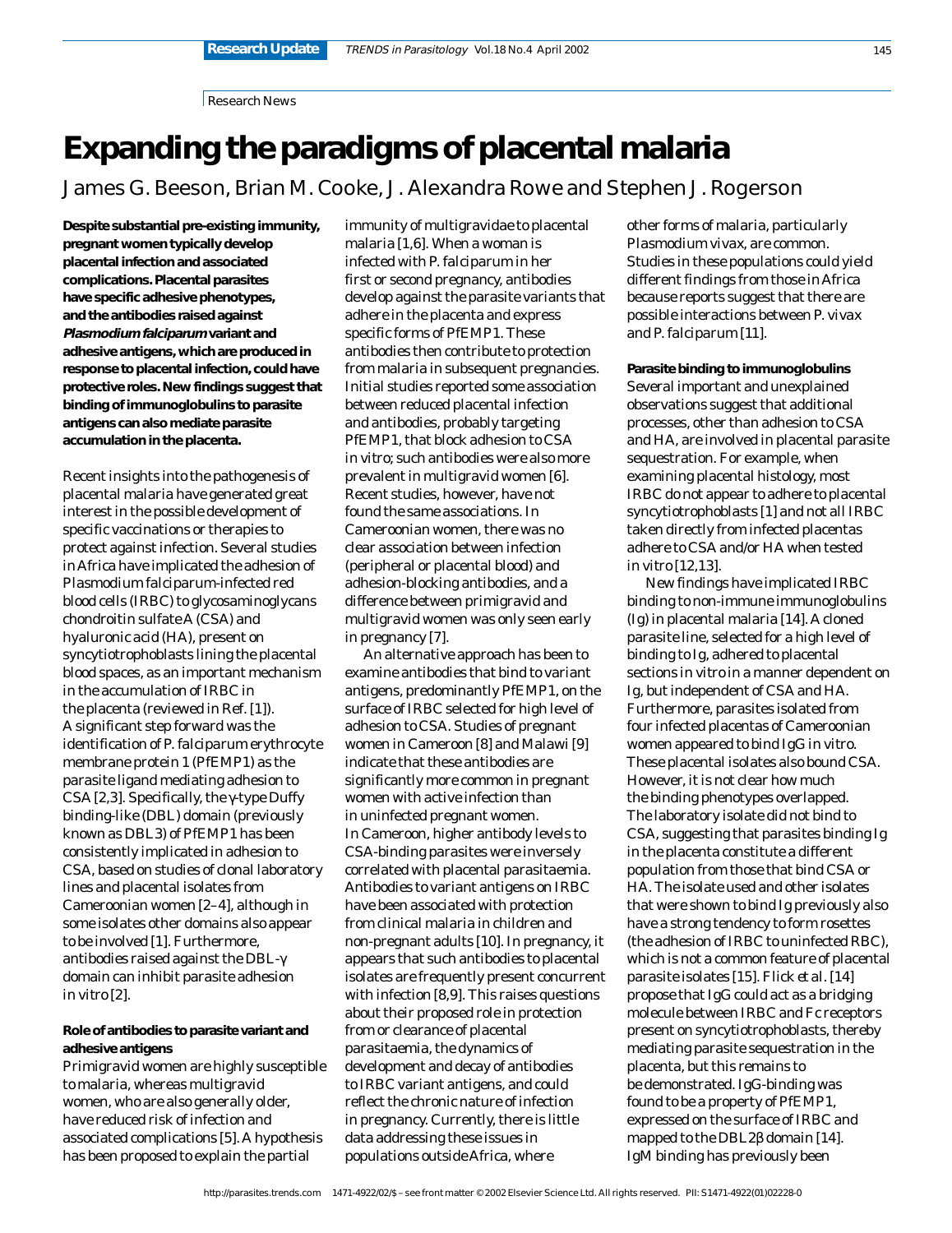### **Box 1. Priorities for further research on malaria during pregnancy**

#### **Parasite factors**

- Identification of mechanisms (other than parasite adhesion to syncytiotrophoblasts) that contribute to placental sequestration.
- Determine whether infected red blood celI (IRBC) adhesion to leukocytes or the formation of IRBC aggregates contribute to sequestration.
- Investigate possible immunoglobulin (Ig) -mediated bridging between IRBC and Fc receptors on syncytiotrophoblasts.
- Establish the extent of sequence, structural and functional conservation, or diversity of Plasmodium falciparum erythrocyte membrane protein 1 (PfEMP1) domains implicated in placental infection.

#### **Host factors**

- Determine the nature of immune modulation in pregnancy as it relates to increased susceptibility to malaria.
- Examine the immune consequences of Ig binding to IRBC in the placenta.
- Assess the ability of placental monocytes or macrophages to phagocytose IRBC effectively.
- Examine associations between antibodies to particular PfEMP1 types or domains, and protection from placental infection in prospective studies.
- Extend observations from African studies of antimalarial immune responses in pregnancy to populations where Plasmodium vivax is prevalent.

attributed to the cysteine-rich interdomain region 1α associated with rosette formation [16].

Examination of infected placental tissue from six individuals by immunohistochemistry revealed that IgG was associated with the surface of ~50% of the sequestered IRBC. IgM was also detected to a lesser extent [14]. Only IgG was detected on IRBC apparently adherent to syncytiotrophoblasts. Reports indicate that many women with placental infection have antibodies to placental type isolates [8,9], but it is not clear whether the Ig detected on the parasites sequestered in the placenta is non-immune Ig as suggested [14], or is acquired antibody. This could have important implications for vaccine developments targeting PfEMP1. In addition, there are naturally occurring antibodies that can bind to antigens, such as the RBC anion transporter Band 3, which is exposed on the surface of IRBC [17].

The usual consequence of Ig binding to cells is opsonic phagocytosis mediated by Fc receptors on monocytes or macrophages. Given the presence of monocyte infiltrates in some infected placentas [18], interactions between these cells and IRBC binding of specific or non-immune Ig need investigation. Cellular immune responses are modified in pregnancy [19] and this could account for impaired clearance of parasites sequestered in the placenta, despite the presence of specific antibodies. Aggregates formed by IRBC and monocytes are frequently observed

in the placenta by histology and could also contribute to parasite sequestration [20].

#### **Future directions**

We believe that there are two processes that need to be clearly differentiated to further our understanding of maternal malaria in general (Box 1). First, there are several factors that contribute to the higher susceptibility of pregnant women to malaria, including altered immune function in pregnancy [19] and the selection of specific variants that can evade existing immunity [1]. Animal studies will provide valuable information in this regard. However, women living in endemic areas have acquired substantial malarial immunity before becoming pregnant and it will be difficult to determine the effect of such immunity in animal models of maternal malaria . Prospective studies are needed to confirm the reported associations between immune responses and apparent protection [1]. Second, the mechanisms of placental parasite sequestration closely linked to adverse clinical outcomes need to be carefully assessed in the broader context of maternal malaria. The emerging understanding of placental infection suggests a complex process involving multiple events, which could pose many challenges to the development of effective interventions.

### **Acknowledgements**

We acknowledge funding provided by the National Health and Medical Research Council of Australia, and the Wellcome Trust, UK.

#### **References**

- 1 Beeson, J.G. *et al.* (2001) Parasite adhesion and immune evasion in placental malaria. *Trends Parasitol.* 17, 331–337
- 2 Reeder, J.C. *et al.* (1999) The adhesion of *Plasmodium falciparum*-infected erythrocytes to chondroitin sulfate A is mediated by PfEMP1. *Proc. Natl. Acad. Sci. U. S. A.* 96, 5198–5202
- 3 Buffet, P.A. *et al.* (1999) *Plasmodium falciparum* domain mediating adhesion to chondroitin sulfate A: A receptor for human placental infection. *Proc. Natl. Acad. Sci. U. S. A.* 96, 12743–12748
- 4 Khattab, A. *et al.* (2001) Variants of *Plasmodium falciparum* erythrocyte membrane protein 1 expressed by different placental parasites are closely related and adhere to chondroitin sulfate A. *J. Infect. Dis.* 183, 1165–1169
- 5 Brabin, B.J. (1983) An analysis of malaria in pregnancy in Africa. *Bull. WHO* 61, 1005–1016
- 6 Fried, M. *et al.* (1998) Maternal antibodies block malaria. *Nature* 395, 851–852
- 7 O'Neil-Dunne, I. *et al.* (2001) Graviditydependent production of antibodies that inhibit binding of *Plasmodium falciparum*-infected erythrocytes to placental chondroitin sulfate proteoglycan during pregnancy. *Infect. Immun.* 69, 7487–7492
- 8 Staalsoe, T. *et al.* (2001) Acquisition and decay of antibodies to pregnancy-associated variant antigens on the surface of *Plasmodium falciparum*-infected erythrocytes that protect against placental parasitemia. *J. Infect. Dis.* 184, 618–626
- 9 Beeson, J.G. *et al.* (2001) Association between placental malaria and antibodies to parasite variant antigens on the surface of *Plasmodium falciparum*-infected red blood cells. *Am. J. Trop. Med. Hyg.* 65, 237
- 10 Bull, P.C. *et al.* (1998) Parasite antigens on the infected red cell surface are targets for naturally acquired immunity to malaria. *Nat. Med.* 4, 358–360
- 11 Nosten, F. *et al.* (1999) Effects of *Plasmodium vivax* malaria in pregnancy. *Lancet* 354, 546–549
- 12 Beeson, J.G. *et al.* (1999) *Plasmodium falciparum* isolates from infected pregnant women and children are associated with distinct adhesive and antigenic properties. *J. Infect. Dis.* 180, 464–472
- 13 Beeson, J.G. *et al.* (2000) Adhesion of *Plasmodium falciparum*-infected erythrocytes to hyaluronic acid in placental malaria. *Nat. Med.* 6, 86–90
- 14 Flick, K. *et al.* (2001) Role of nonimmune IgG bound to PfEMP1 in placental malaria. *Science* 293, 2098–2100
- 15 Rogerson, S.J. *et al.* (2000) *Plasmodium falciparum* erythrocyte rosette formation is uncommon in isolates from pregnant women. *Infect. Immun.* 68, 391–393
- 16 Chen, Q. *et al.* (2000) The semiconserved head structure of *Plasmodium falciparum* erythrocyte membrane protein 1 mediates binding to multiple independent host receptors. *J. Exp. Med.* 192, 1–10
- 17 Winograd, E. and Sherman, I.W. (1989) Naturally occurring anti-band 3 autoantibodies recognize a high molecular weight protein on the surface of *Plasmodium falciparum*-infected erythrocytes.